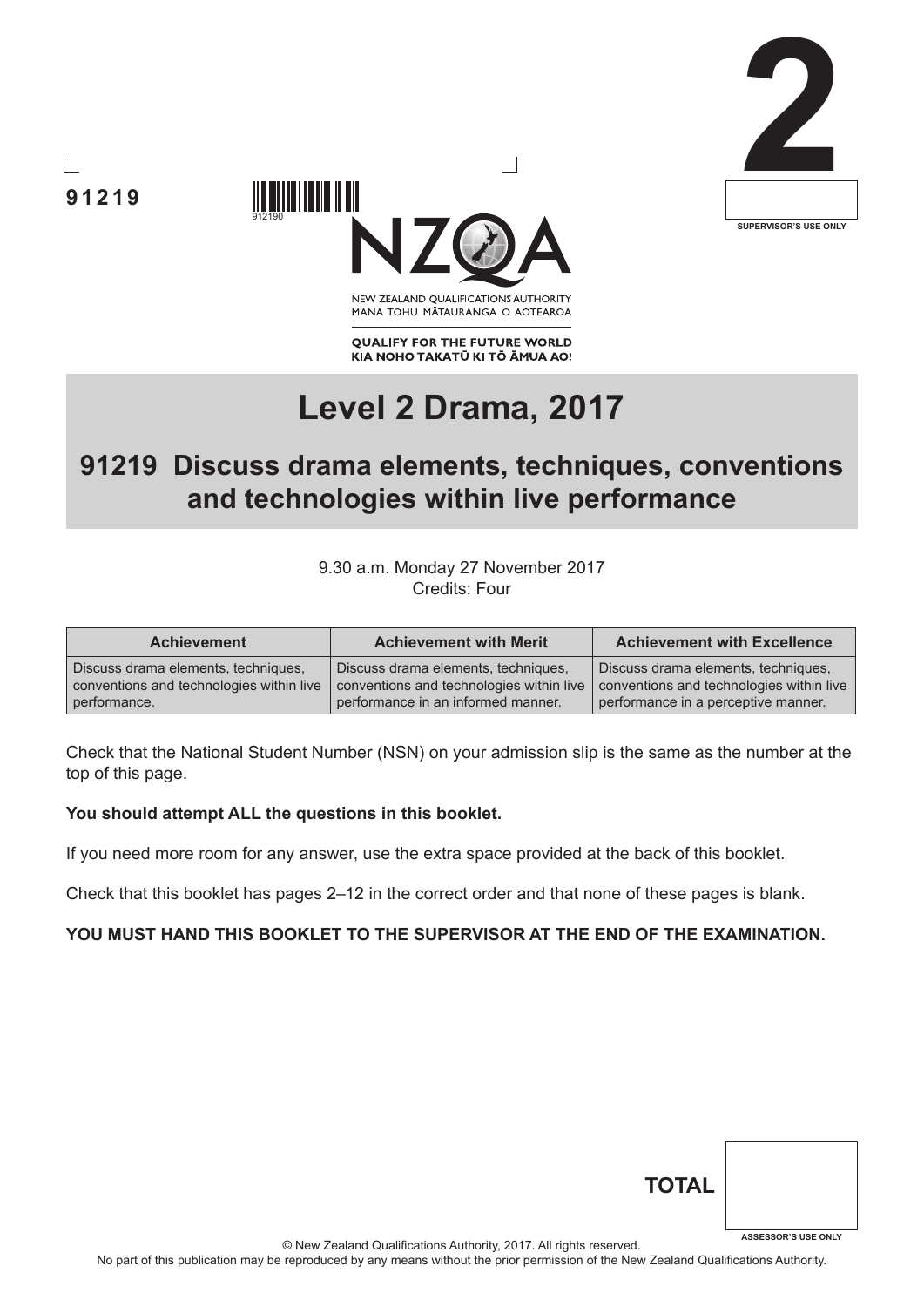In this paper you need to refer to at least TWO live performances that you have seen or participated in **this year**:

- Question One is about a drama (either devised or scripted) in which you performed
- Question Two is about a live theatre performance you have seen
- Question Three is about a drama you have seen OR performed in.

You may find this list of terms useful.

- **Elements** refer to role, time, place, situation, action, tension, mood, contrast, focus and symbol.
- **Conventions** refer to ways of working in drama or theatre that explore meaning, deepen understanding, or are established practices.
- **Techniques** refer to use of voice, body, movement and space.
- **Technologies** refer to sound, lighting, set, costume, properties, stage design, special effects and make-up.

## **QUESTION ONE: USE OF A DRAMA TECHNOLOGY**

To answer this question, refer to a drama (either devised or scripted) **you performed in** this year.

| Brief summary of the action: |  |
|------------------------------|--|
|                              |  |
|                              |  |
|                              |  |
|                              |  |

Select  $(V)$  ONE technology that was used at a specific moment in the drama:

| Costume            | Mask     | Sound         |
|--------------------|----------|---------------|
| Digital projection | Puppetry | Sound effects |
| Lighting           | Set      | Staging       |

(a) Describe, in detail, the ways this technology was used at this moment in the performance. You may sketch and make annotations on the opposite page to support your answer.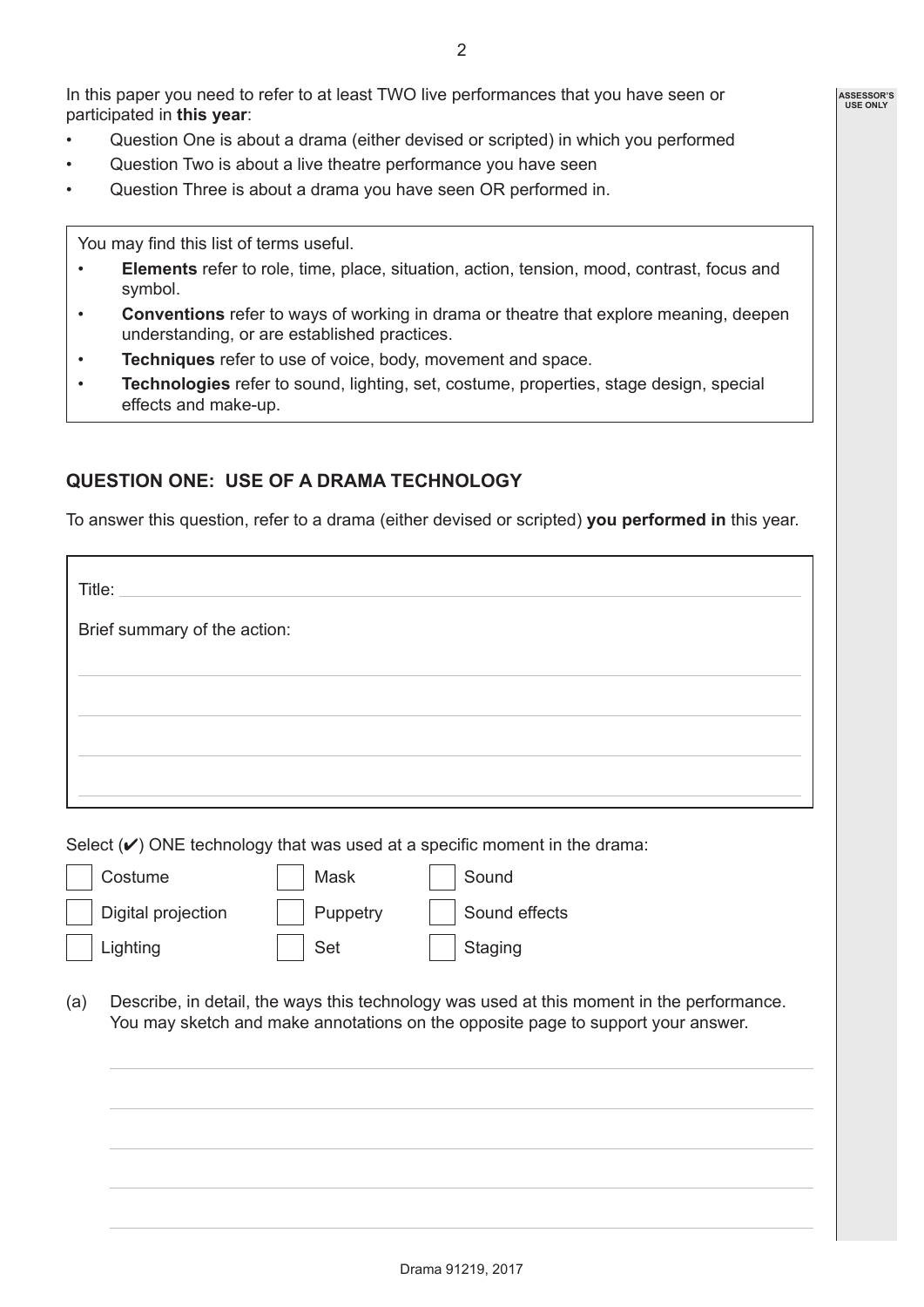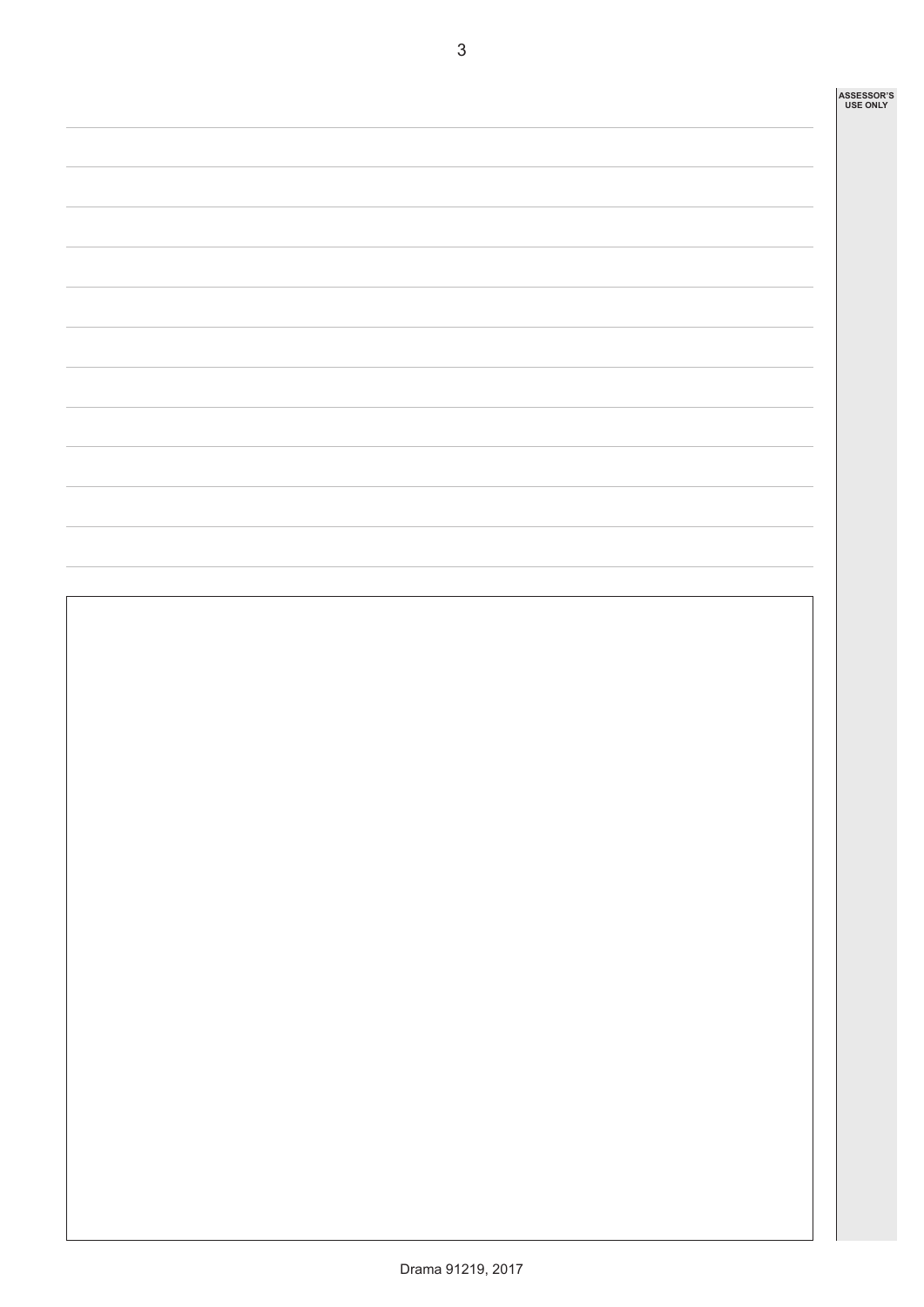- (b) Discuss the effectiveness of the use of this technology. You could consider:
	- the building up and/or releasing of tension
	- contrasting uses of the technology
	- the development of mood.

Give specific details from the performance to support your answer.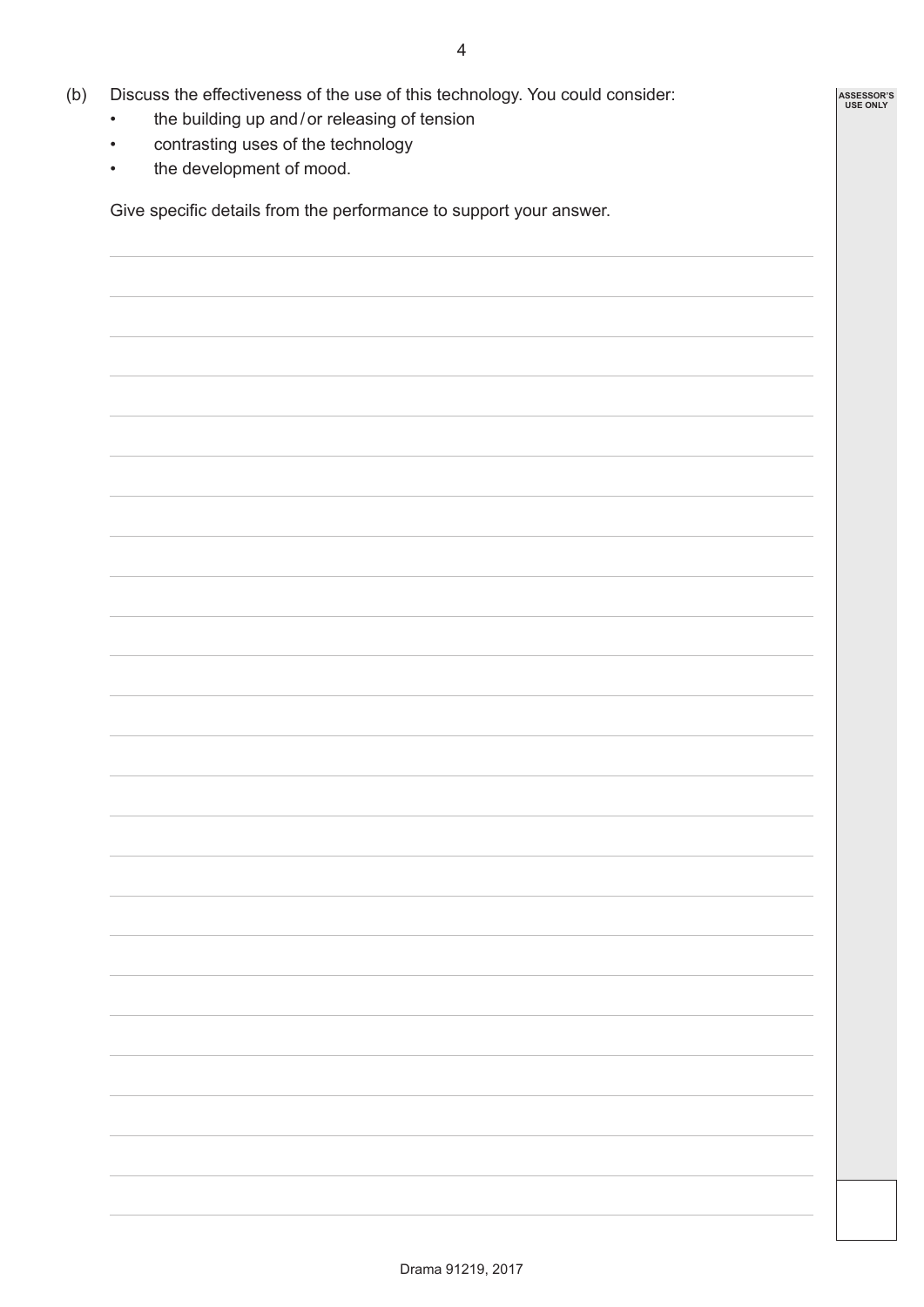#### **QUESTION TWO: USE OF DRAMA TECHNIQUES**

To answer this question, refer to a live theatre performance **you have seen** this year.

Title:

Playwright/theatre company: \_

Identify an important character relationship in the performance.

(a) Describe, in detail, how an actor (or actors) used drama techniques to show this relationship to the audience.

You may sketch and make annotations in the space on page 7 to support your answer.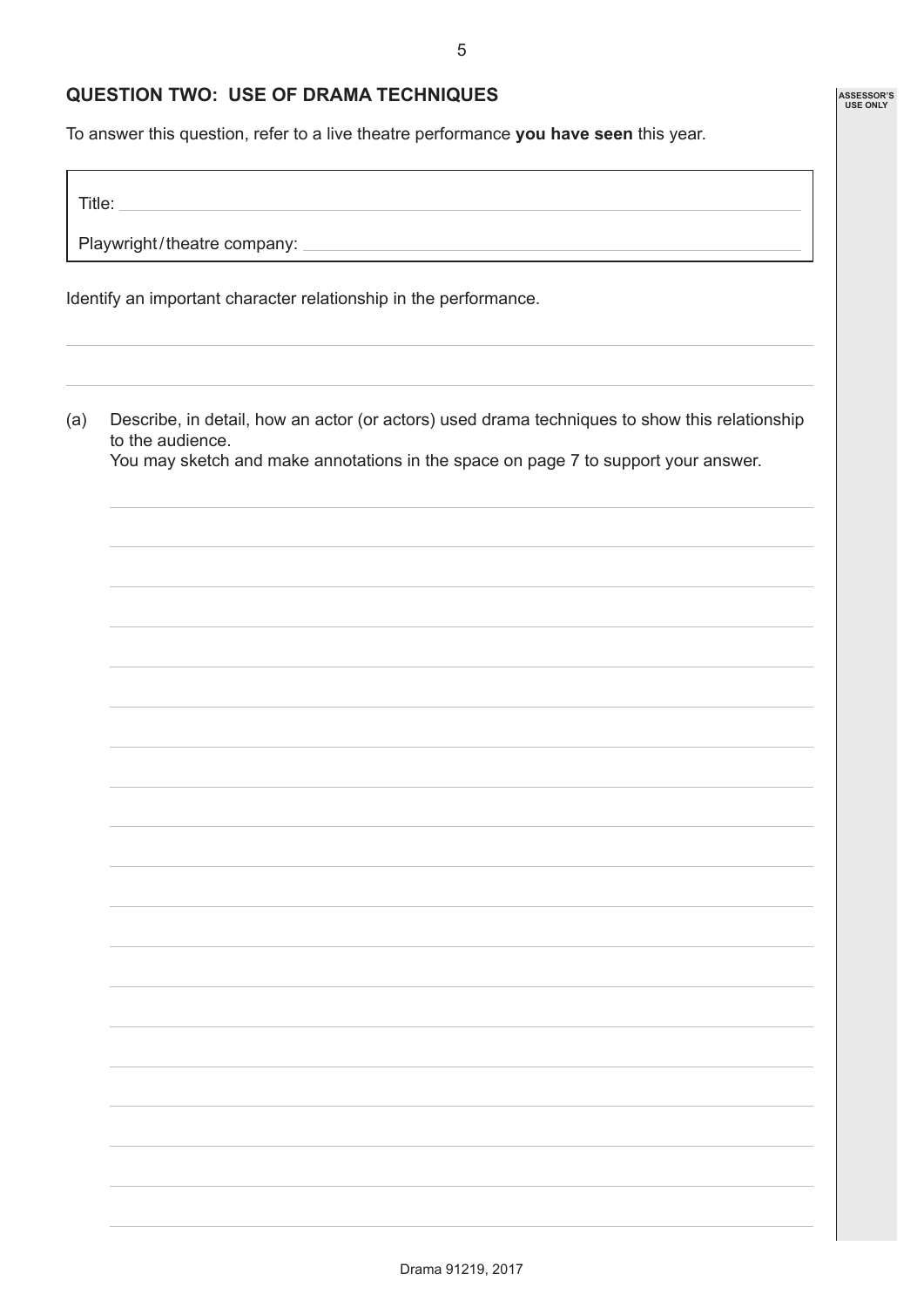- (b) Discuss the importance of this relationship to the performance as a whole. You could consider:
	- how it enhanced the mood of the performance
	- the audience's response to the actors
	- the audience's response to or understanding of a key idea or message.

Give specific details from the performance to support your answer.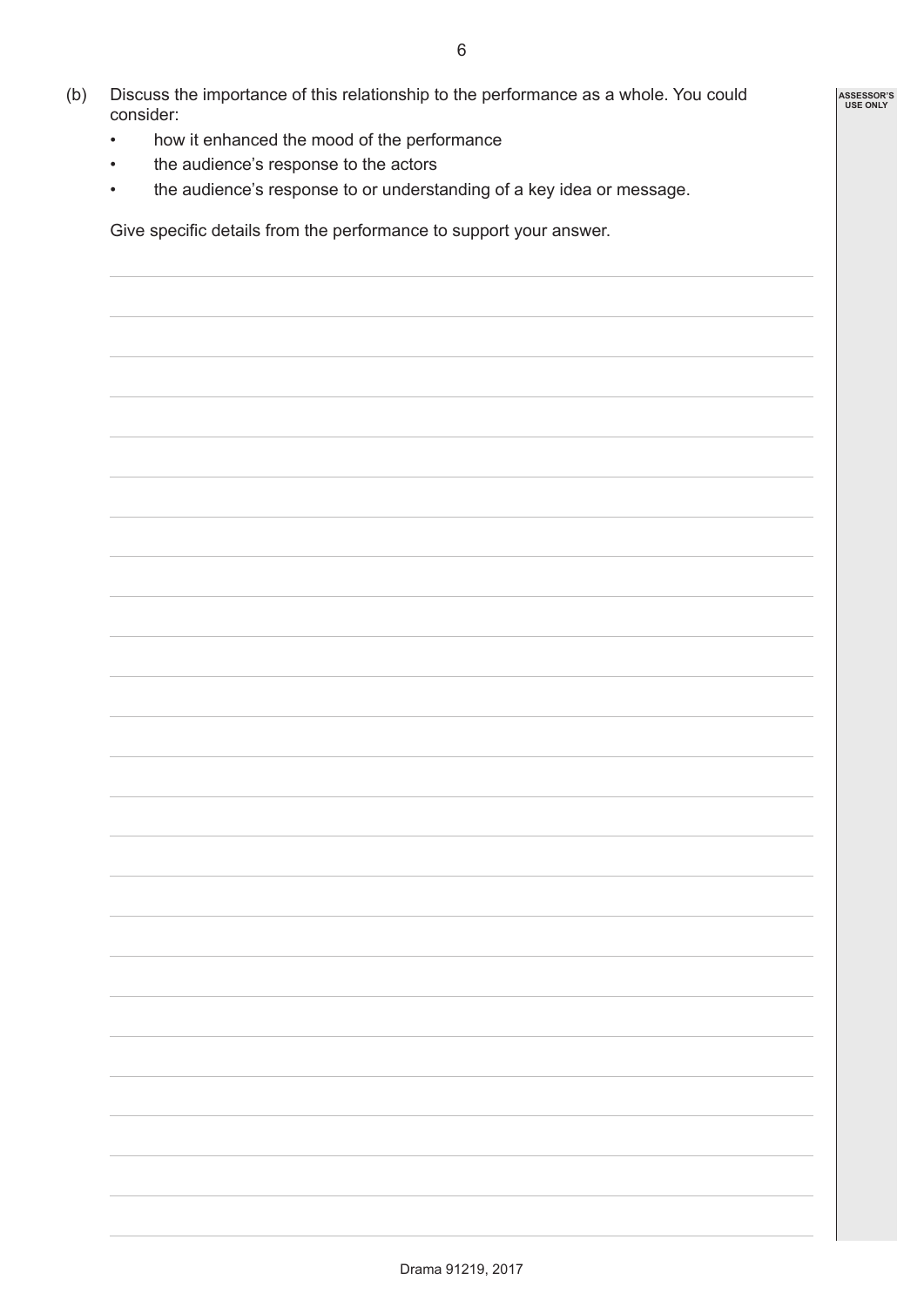Sketch in the space below if you want to illustrate any part of your answers to Question Two. Label the sketch(es) to explain the point(s) you are making.

**ASSESSOR'S USE ONLY**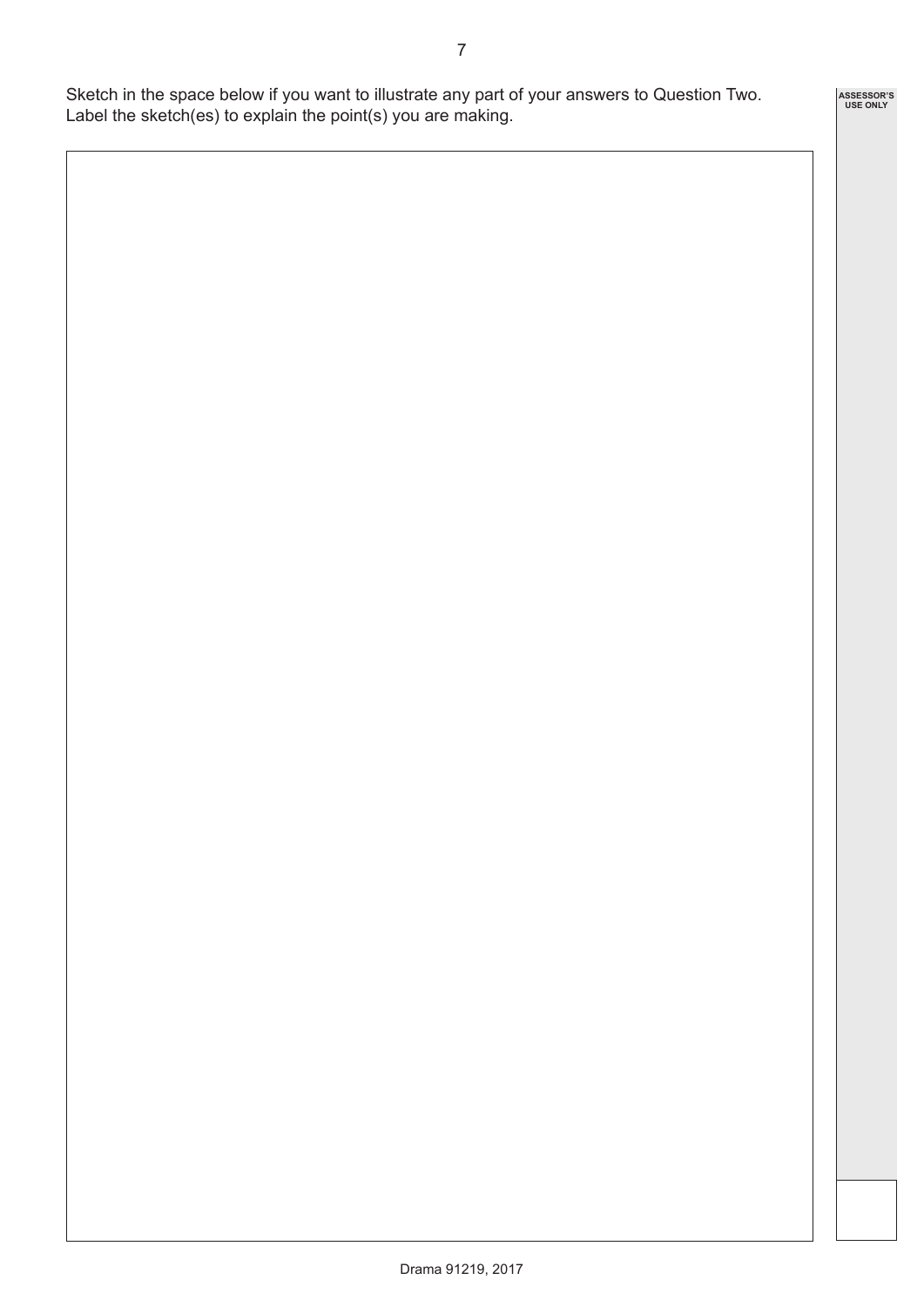8

## **QUESTION THREE: USE OF A DRAMA CONVENTION**

To answer this question refer to a drama you have seen OR performed in this year.

| Title of the performance:                                                                                                                                                                                                                                                       |
|---------------------------------------------------------------------------------------------------------------------------------------------------------------------------------------------------------------------------------------------------------------------------------|
| Playwright/theatre company: _<br>$\label{eq:2.1} \frac{1}{\sqrt{2}}\int_{\mathbb{R}^3}\frac{1}{\sqrt{2}}\left(\frac{1}{\sqrt{2}}\right)^2\left(\frac{1}{\sqrt{2}}\right)^2\left(\frac{1}{\sqrt{2}}\right)^2\left(\frac{1}{\sqrt{2}}\right)^2\left(\frac{1}{\sqrt{2}}\right)^2.$ |
| Brief summary of the action:                                                                                                                                                                                                                                                    |
|                                                                                                                                                                                                                                                                                 |
|                                                                                                                                                                                                                                                                                 |
|                                                                                                                                                                                                                                                                                 |
|                                                                                                                                                                                                                                                                                 |

Identify a drama convention that was used at a specific moment in the performance. *(The meaning of "convention" is defined in the list of terms on page 2.)*

(a) Describe, in detail, the ways this drama convention was used at this moment in the performance. Give specific details from the performance to support your answer.

**ASSESSOR'S USE ONLY**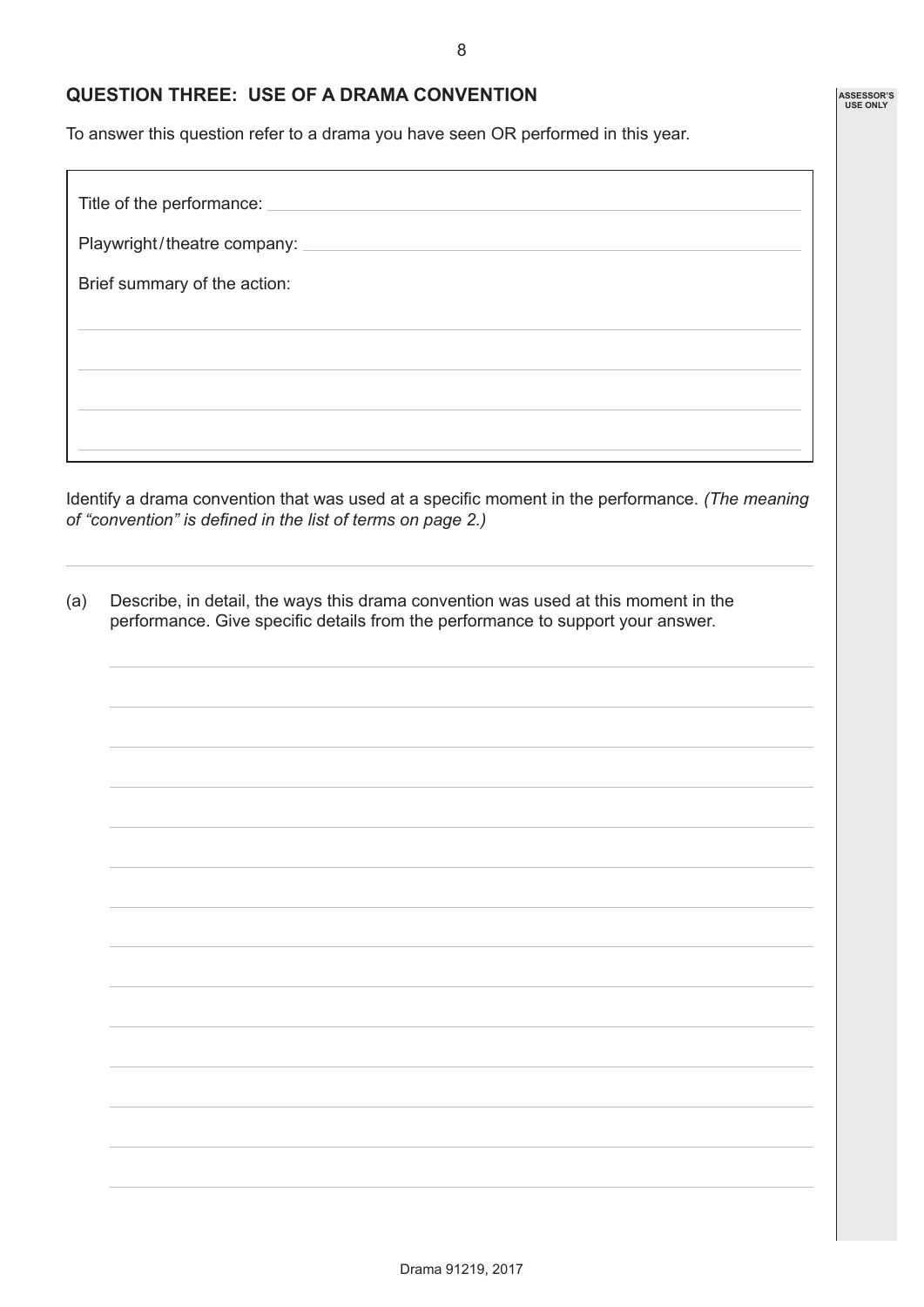- (b) Discuss the reasons why this convention may have been used at this moment in the performance. You could consider:
	- the effect of its use
	- how its use supported a key idea in the performance
	- how its use highlighted a particular character's situation.

Give specific details from the performance to support your answer.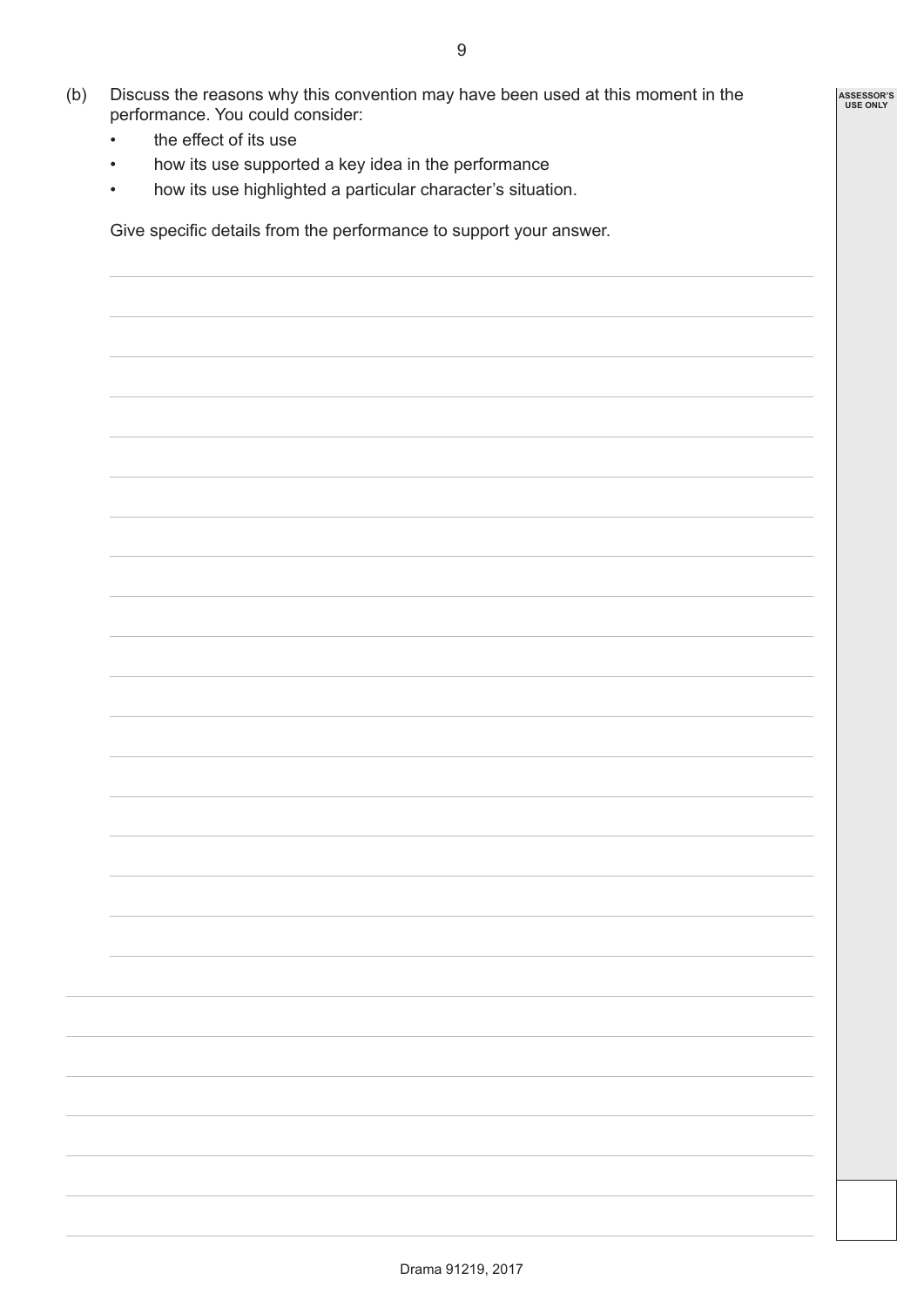| QUESTION<br><b>NUMBER</b> |  | Extra space if required. | Write the question number(s) if applicable. |  | ASSESSOR'S<br><b>USE ONLY</b> |
|---------------------------|--|--------------------------|---------------------------------------------|--|-------------------------------|
|                           |  |                          |                                             |  |                               |
|                           |  |                          |                                             |  |                               |
|                           |  |                          |                                             |  |                               |
|                           |  |                          |                                             |  |                               |
|                           |  |                          |                                             |  |                               |
|                           |  |                          |                                             |  |                               |
|                           |  |                          |                                             |  |                               |
|                           |  |                          |                                             |  |                               |
|                           |  |                          |                                             |  |                               |
|                           |  |                          |                                             |  |                               |
|                           |  |                          |                                             |  |                               |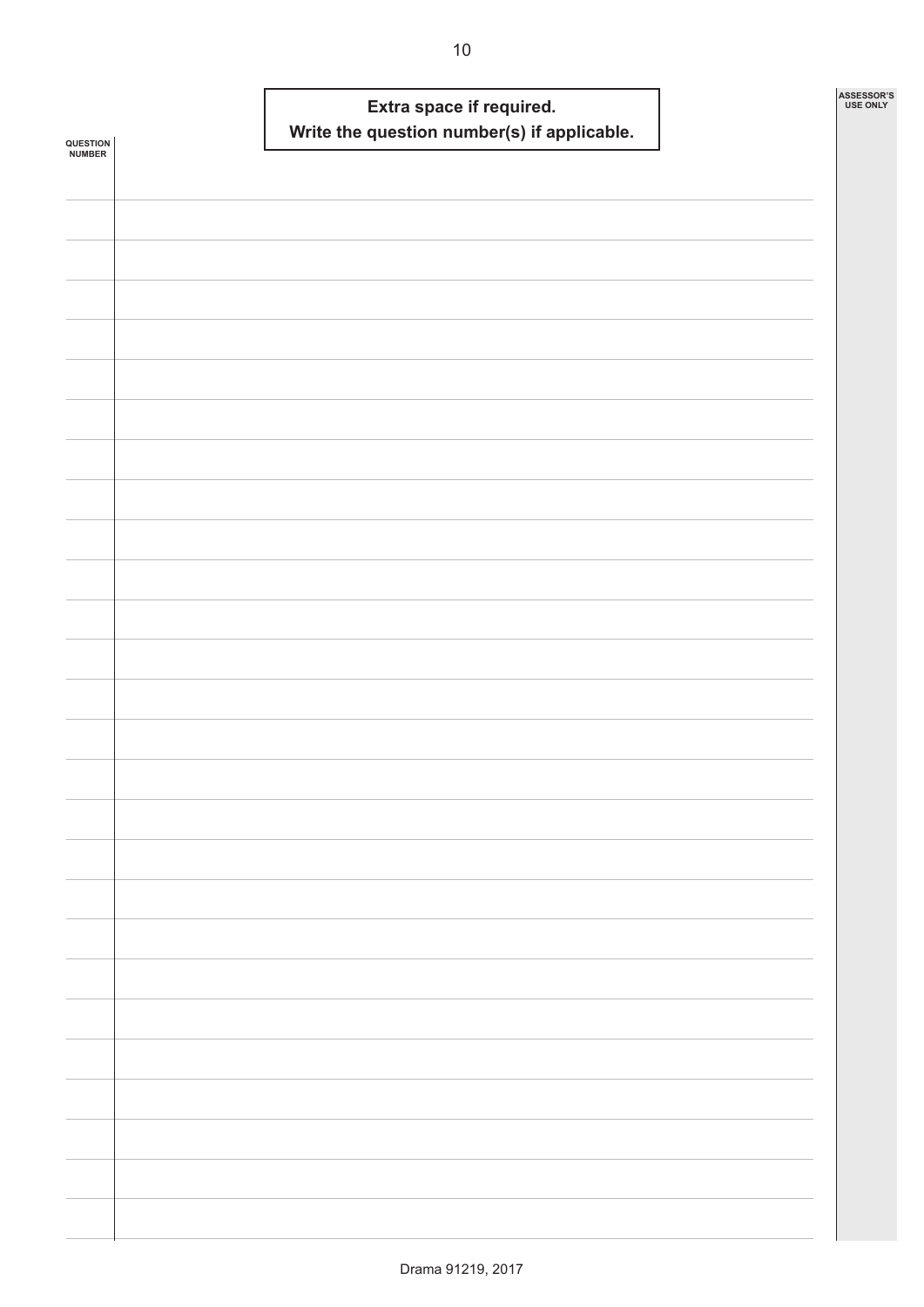| QUESTION<br>NUMBER | Extra space if required.<br>Write the question number(s) if applicable. | ASSESSOR'S<br><b>USE ONLY</b> |
|--------------------|-------------------------------------------------------------------------|-------------------------------|
|                    |                                                                         |                               |
|                    |                                                                         |                               |
|                    |                                                                         |                               |
|                    |                                                                         |                               |
|                    |                                                                         |                               |
|                    |                                                                         |                               |
|                    |                                                                         |                               |
|                    |                                                                         |                               |
|                    |                                                                         |                               |
|                    |                                                                         |                               |
|                    |                                                                         |                               |
|                    |                                                                         |                               |
|                    |                                                                         |                               |
|                    |                                                                         |                               |
|                    |                                                                         |                               |